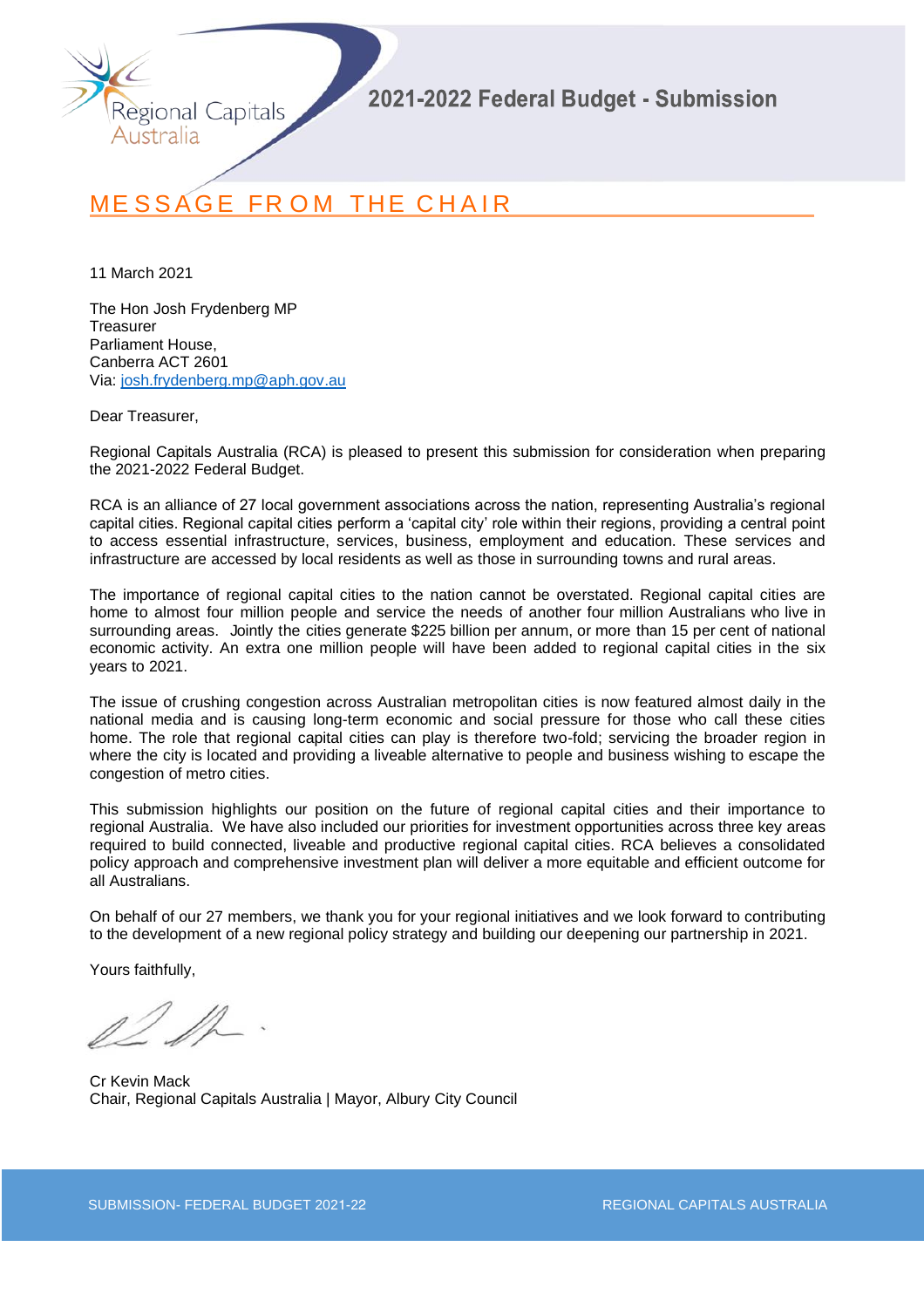

# TABLE OF CONTENTS

### For more information:

Rachael Sweeney **Secretariat Services** Regional Capitals Australia P: 0422 067 858 E: Secretariat@regionalcapitalsaustralia.org www.regionalcapitalsaustralia.org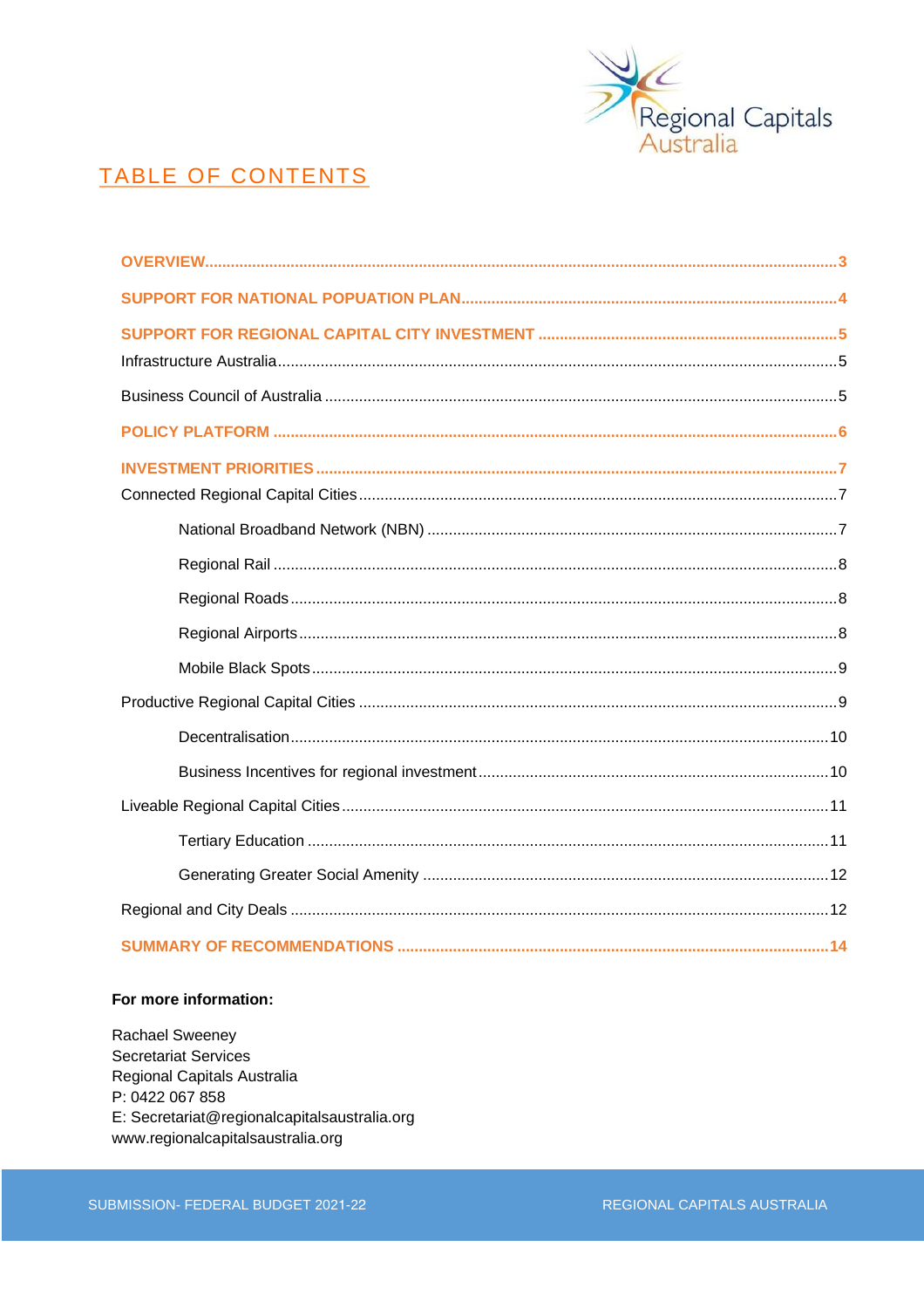

# OVERVIEW

Vibrant and productive regional capital cities are key to Australia's sustainability and prosperity. Regional capital cities are also growing - all Regional Capitals Australia (RCA) members are striving to continue this trend and as such have a growth agenda for their communities.

This growth has a historical as well as a modern context. The growth of Australia's regional cities is a 100-year trend, which began when residents of smaller rural towns were seeking more services, infrastructure and non-agriculture based employment, began moving to the larger population centres located in their regions.

Due to this growth regional cities have taken on a 'capital city' role, acting as service hubs for their region. The services and infrastructure are accessed by local residents as well as those in surrounding towns and rural areas; every day, eight million Australians rely on regional capital cities for their everyday needs.

In addition to the service hub role, growth in regional capital cities can also be attributed to Australia's strong immigration rate and more recently, our member cities providing urban centres which are the liveable and affordable alternative to the congested major capitals.

As has been the topic of national discussion over the past 12 months. Australia is growing – rapidly. According to the latest ABS data, Australia's overall population increases by one person every 1 minute and 23 seconds.

Meeting the cost of this growth will be challenging - Infrastructure Australia puts the cost of addressing the national infrastructure deficit anywhere between \$450 - \$700 billion. Federal and State Governments cannot afford to allow this gap to widen.

However any efforts to limit the population growth of Australia would in turn limit the economic growth of Australia. In February 2018, during an ABC interview, Prime Minister Scott Morrison stated that cutting permanent migration would put a between \$4-5 billion burden on the budget and would also result in a reduction of skilled intake.<sup>1</sup>

RCA's members across regional capital cities see themselves as a solution to the congestion problems of the major metropolitan cities. We have advocated for the regional migration measures and connectivity infrastructure outlined in the Australian Government's population plan.

However more must be done to ensure the population growth and its benefits occurs more evenly throughout the nation. In their recent audit, Infrastructure Australia confirmed that a key challenge for regional centres were lags in infrastructure and access to services, particularly in connectivity and liveability investment. These lags create the risk of regional capital cities being left behind – a scenario that will only widen the gaps between regions and metropolitan cities if left to unfold.

The call to seriously broaden the investment in regional cities is no longer just our own. This month our call was backed by the Business Council of Australia when it was announced the council does not believe Australia can have a strong country, if our regions are not strong.

The CEO, Jennifer Westacott stated that the government should look to identify the places that can make the greatest economic contribution to their regions – these are places with gateway infrastructure, successful industry, tertiary education, health services and available housing. Importantly the region must also have a willingness to grow. Regional capital cities are these places. Now is the time for the government to invest accordingly.

<sup>1</sup> ABC Insiders Sunday 25 November 201[8 https://iview.abc.net.au/show/insiders](https://iview.abc.net.au/show/insiders)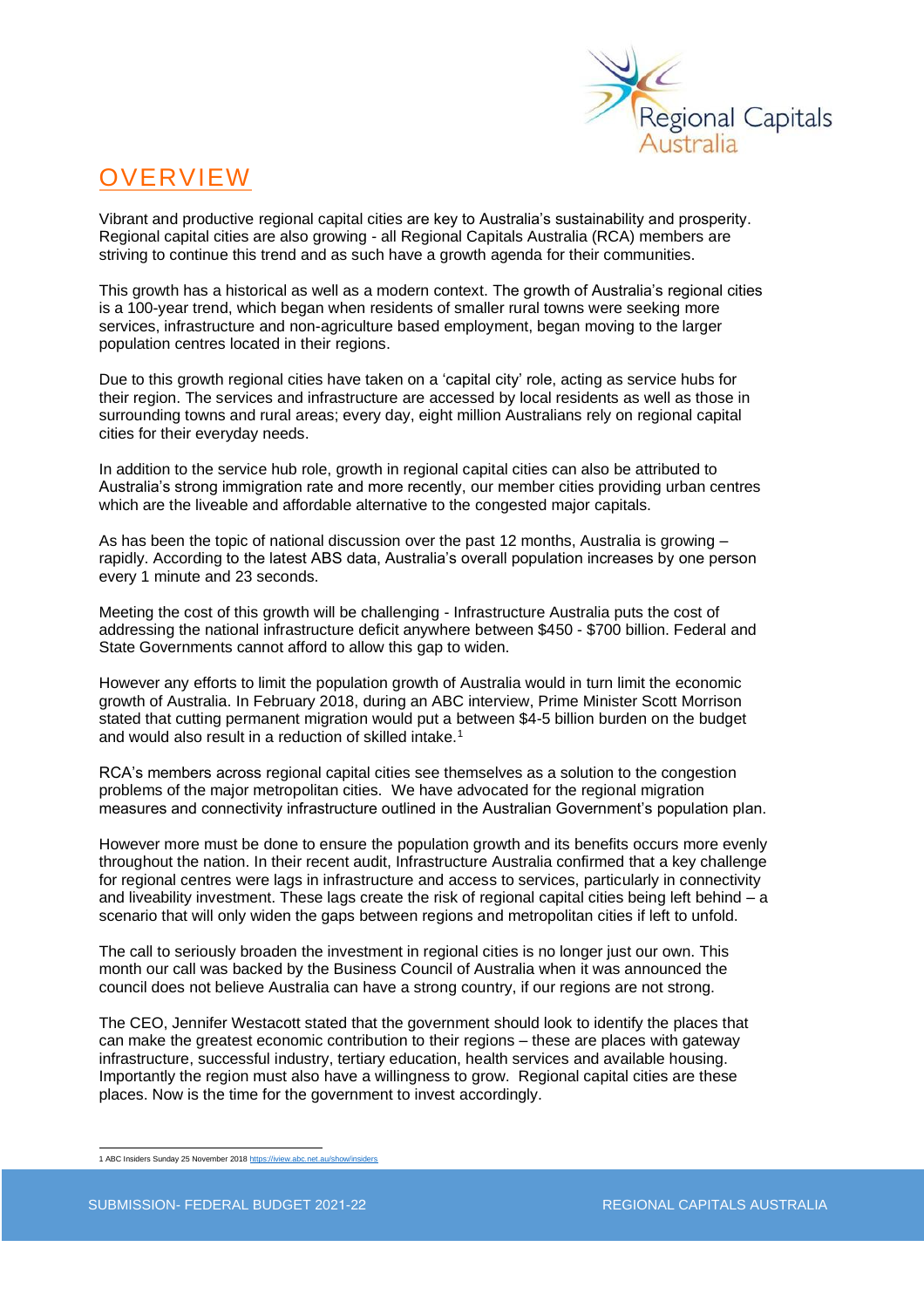

# SUPPORT FOR NATIONAL POPUATION PLAN

This year the government took important steps towards dealing with population pressures in Australia by announcing a national population plan that aims to address two problems – reduce metropolitan congestion and grow the regions that have aspirations to do so.

Our member cities have welcomed this plan, as all have aspirations to grow. In a large part the desire for growth is due to the need for skilled workers to fill the more than 47,000 vacant positions in our regions but also because our member cities believe that greater populations will safe guard the liveability and amenity of Australia's regions. Additionally there is a strong belief that diversity is good for our thriving communities.

Any plan that seeks to re-address the passive way successive government have allowed our nation to grow is now fundamental to the future of a successful Australia. In 2018 the nation hit 25 million two decades earlier than expected. The vast under-estimation of growth over this period means that the nation lost 20 years of the planning and investment needed to support a liveable and productive nation.

Most of Melbourne and Sydney's growth is being accommodated in new suburbs. In these suburbs there is little in place by way of roads, rail, airports, hospitals, universities, theatres, arts centres and most importantly jobs. This is not the case in regional cities.

More importantly than just dollars and cents is fairness. Regions need more people, not just to fill the average annual job vacancy rate of almost 18 percent but also to preserve high levels of access to services and infrastructure. To curb Australia's growth to meet the needs of Melbourne and Sydney is bad policy.

The Regional Australia Institute has found that that between 2011 and 2016, more than 400,000 moved from a capital city to a regional area. While population growth in major metropolitan local government areas (10.5% for 2011-2016) was higher than regional areas, population growth in regional cities was not far behind.

Regional commuter towns and cities near major metropolitan cities grew by 9.3% across the same period, and other regional cities grew at a rate of 7.8%. Smaller regional cities located in inland communities grew by 3.3%, and even across the more isolated heartland regions populations did not decline but grew by 1.6%.

Those who say it is not possible to put proactive strategies in place to grow regional cities are out of step with the evidence of this strategy in many other developed nations, all of which have a greater distribution of growth.

Britain has a population of more than 65 million but only has one large city, London, which has a population of 8.7 million – all other cities in the country hover at 1 million or less. The US has a population of 327 million. There are just over 300 cities in the country and only 10 of these have more than 1 million residents. The largest city, New York, is 8.5 million, followed by Los Angeles at 4 million and Chicago at 2.7 million.

Growing regional cities will undoubtedly ease the metropolitan population squeeze, while also increasing the quality of life for those in the country.

The national population plan is necessary and there is no time to waste in implementing it, there is also a requirement to ensure successive governments do not reverse the settings that are established today. This plan requires a long-term, intergenerational commitment.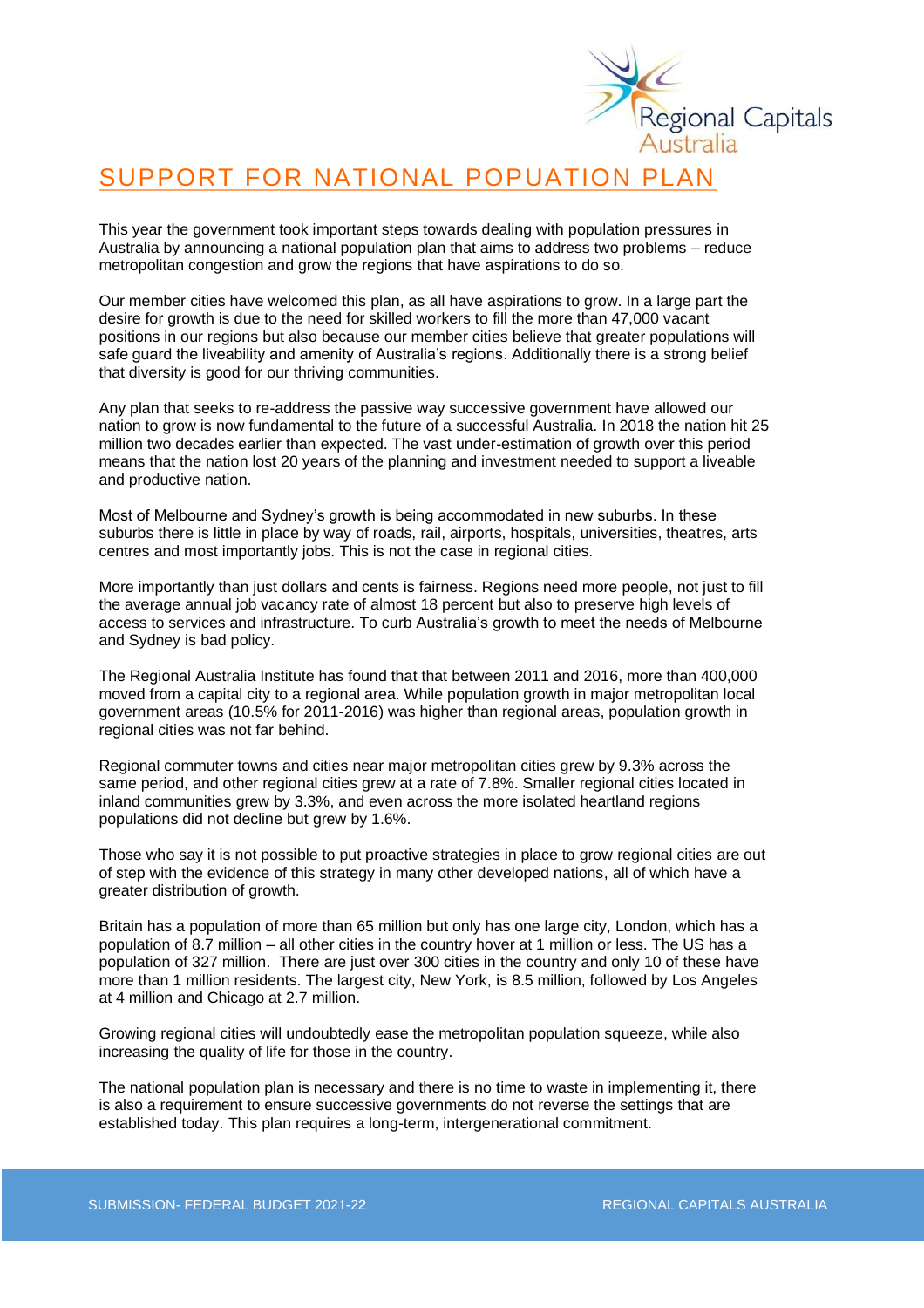

# SUPPORT FOR REGIONAL CAPITAL CITY INVESTMENT

## **Infrastructure Australia**

The role that regional capital cities play as service hubs was recently confirmed by Infrastructure Australia (IA) in their **Australian Infrastructure 2019 Audit**. The report also confirmed that our member cities have room to grow and take pressure off the major metropolitan cities by using scalable infrastructure and targeted upgrades.

The [Australian Infrastructure 2019 Audit](https://www.infrastructureaustralia.gov.au/sites/default/files/2019-08/Australian%20Infrastructure%20Audit%202019.pdf) additionally found:

- 1. Regional cities are great places to live because of their culture, unique histories and identities; however
- 2. There are ongoing risks to these cities because jobs in regional cities are generally based on the success of a small number of sectors.

The 'challenges' and 'opportunities' identified in the audit for regional capital cities are a legacy of the patchy nature in which regional cities have been planned for and developed.

Importantly, the IA Audit confirmed that regional capital cities were risk of being left behind, creating a productivity and liveability gap if the right level of investment does not occur in our member cities. Urgent planning for the future of regional cities is now required to ensure [Infrastructure Australia'](http://infrastructureaustralia.gov.au/)s predictions do not occur.

## **Business Council of Australia**

In late November, the CEO of the Business Council of Australia (BCA), Jennifer Westacott, took the unprecedented step in stating the council *"do not believe we can have a strong country, if our regions are not strong."* She also stated that the Government had become stuck in a pattern of projects, rather than places.

To remedy this investment approach, the BCA have stated the government should look to identify 10 regional deals for place based, rather than project investment. These places are those that can make the greatest economic contribution to their regions that also have forms of:

- Gateway infrastructure
- Existing and successful industries
- Close to major power grids
- Universities and a TAFE's
- Health services
- Capacity to increase the supply of housing and industrial land; and importantly
- An appetite for more people so as to take pressure and congestion off the major cities and in doing so create economic activity in their region.

Regional capital cities are these places, all our member cities have scalable infrastructure and an abundance of land for housing and industrial / commercial investment. RCA supports the BCA's call for starting with 10 regional deals.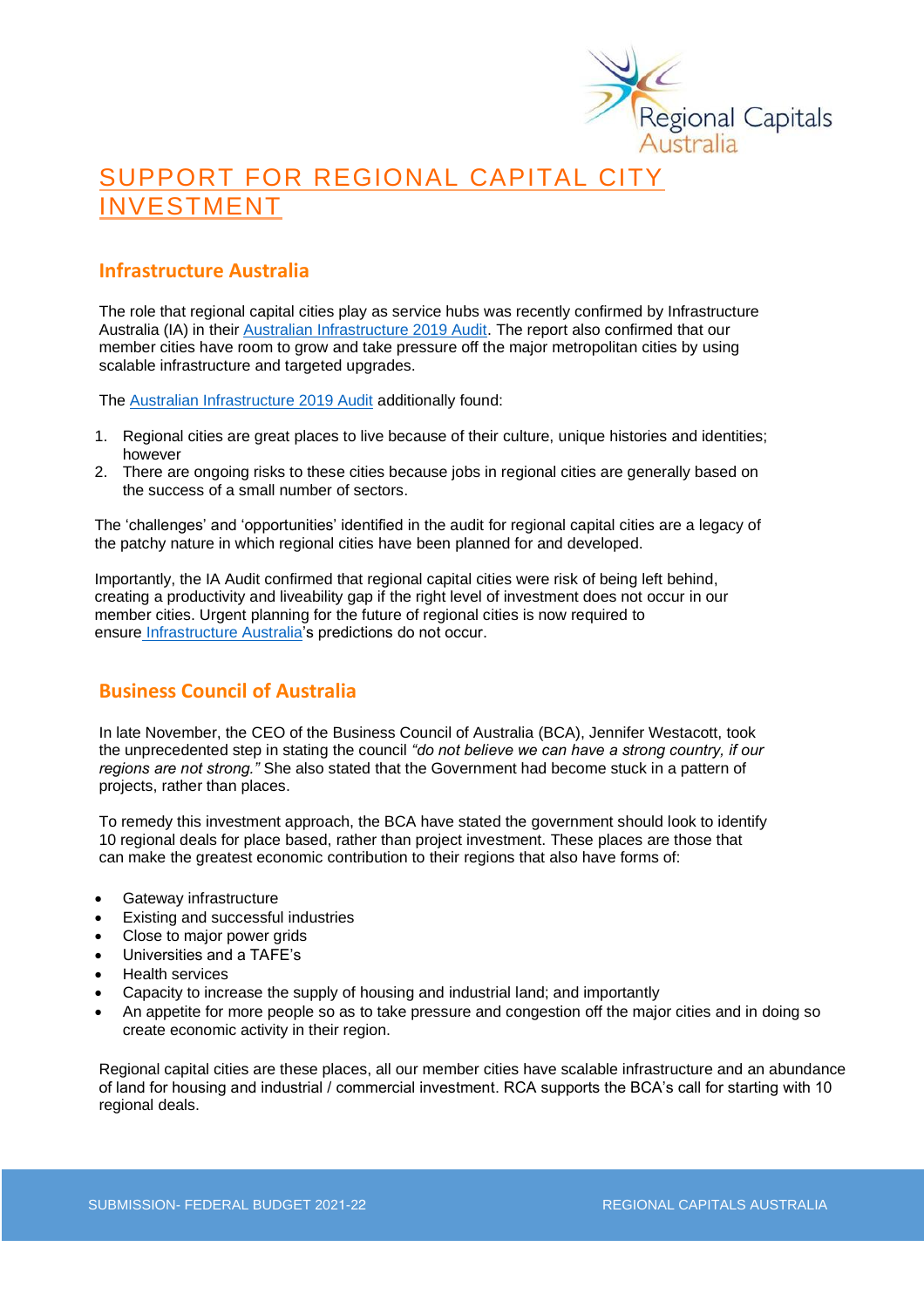

# POLICY PLATFORM

The following outlines Regional Capitals Australia's vision to grow regional capital cities that are:

- 1. **Strong service centres**: that continue to be a central point to access essential infrastructure, services, business, employment and education;
- 2. **Easing the metropolitan congestion:** encouraging regional migration and decentralisation options for new and existing residents and businesses can take the pressure of major metropolitan capitals; and
- 3. **An affordable alternative:** providing affordable housing and industry industrial land options for families and business seeking to avoid the inflated housing markets of the major metropolitan capitals.

To achieve this vision we must continue to build regional capital cities that are:

- 1. **Connected:** with roads, rail, airports, broadband and mobile telecommunications;
- 2. **Productive:** with diverse economies that can be built with government and private sector decentralisation and skilled labour shaped through strong tertiary education opportunities; and
- 3. **Liveable:** with high levels of essential services, social amenities and a continued supply of affordable housing options.

### *Figure 1: Proposed priority funding areas for the 2021-2022 Federal Budget*

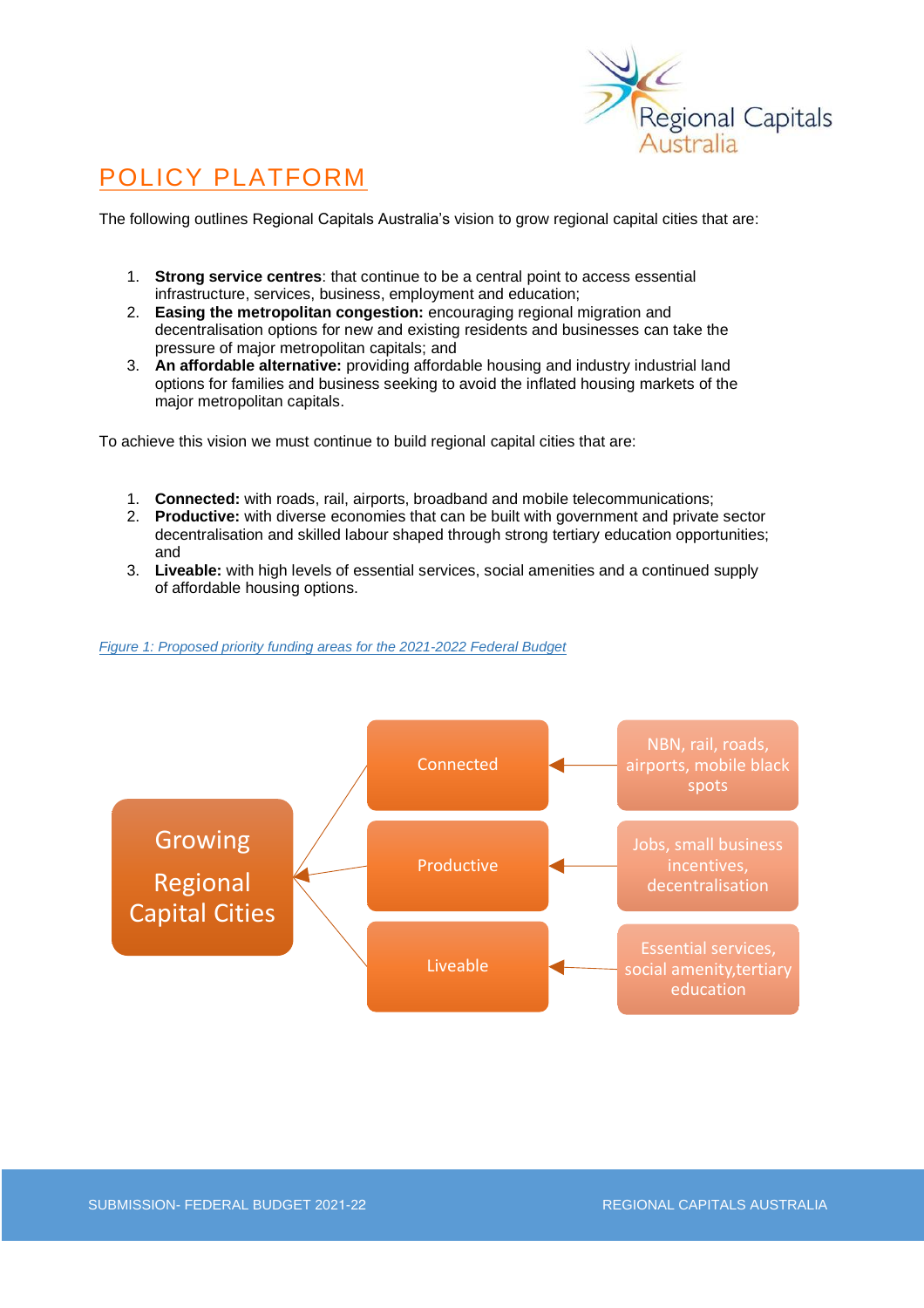

# INVESTMENT PRIORITIES

The following section outlines the key investment priorities of Regional Capitals Australia to ensure that our member cities continue to have access to funding opportunities to support the growth of our cities.

## **Connected Regional Capital Cities**

Connectivity and access to national and international markets by road, rail and air are critical for people and businesses located or living in regional capital cities, particularly for industry sectors such as agriculture, manufacturing, construction and mining.

Connectivity enables a mobile workforce, such as the Fly-In-Fly-Out (FIFO) and Drive-in-Drive-Out (DIDO) for both regional communities and the broader Australian economy. Similarly, sameday business travel to metropolitan capitals and to other regional capital cities creates access to broader job networks and operations options for locally-based businesses.

The rapid acceleration of business being conducted digitally requires regional capital cities to have access to the same level of digital connectivity as their metro counterparts. The complete and efficient rollout of broadband and reduction in mobile black spots in regional capital cities are urgent issues, constraining population and skilled jobs growth.

Connectivity through the regularity of plane services, faster rail, high-speed broadband and mobile access is key to overcoming the tyranny of distance. Efficiency and effectiveness across connectivity measures will enable regions to be brought closer - closing the digital divide and increasing productivity. To maximise the potential of regional capital cities, connectivity across physical and digital infrastructure needs to be prioritised for investment.

### National Broadband Network (NBN)

In a recent RCA membership survey, 80% of the capitals surveyed cited 'communications' and 'technology' as a 'top 3' policy priority for their city. Fast broadband access is now a core liveability requirement, particularly as the availability of high-speed broadband services and other connectivity technologies reduce social isolation and the tyranny of distance.

Better internet connections draw jobs to regions not just by attracting businesses, but by attracting knowledge workers for whom fast broadband is a baseline liveability requirement. When the NBN was announced, it was welcomed as a means of narrowing the economic and social inequity between residents in regional capital cities and those in metropolitan areas. The roll out of the NBN should be evaluated and prioritised where investment is required in regional capital cities.

### RCA Recommendation

- 1. Prioritise regional capital cities in the roll-out of the National Broadband Network continues;
- 2. Prioritise the investment of Full Fibre to the Premise in regional capital cities; and
- 3. Undertake an annual review of the quality of broadband service across regional capital cities to establish connectivity gaps*.*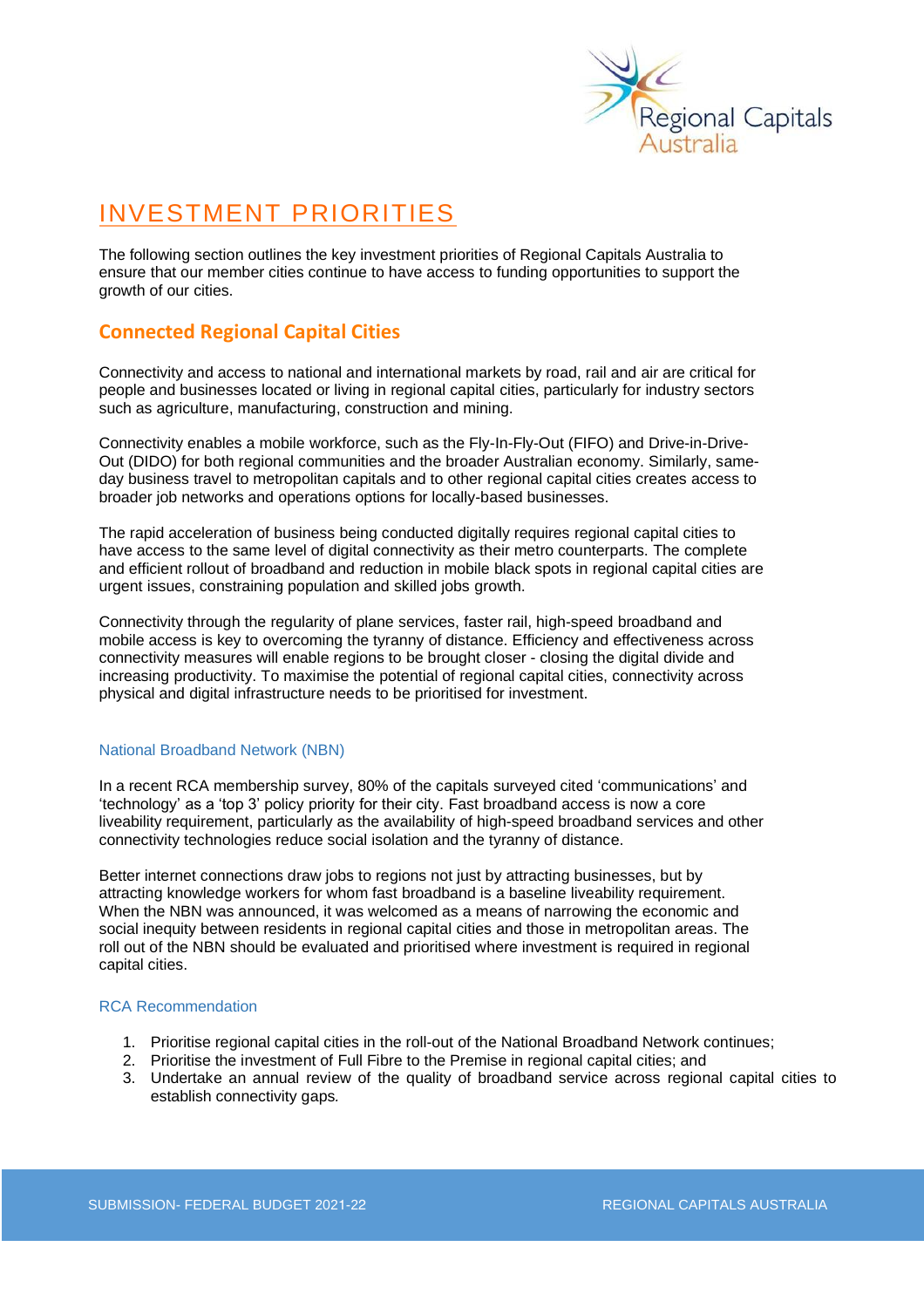

#### Regional Rail

High-speed rail dramatically improves the accessibility of regional and rural areas and appeals to a mobile workforce, enabling people to commute to capital cities while enjoying the affordable and relaxed lifestyle of regional capital cities. RCA has welcomed the Federal Government's announcement of a \$40 million funding package to support the development of 'faster rail' business cases, which are vital to building connected regions.

State Governments of all persuasions, who are generally responsible for funding and developing regional rail business cases have not always prioritised this investment in the last decade, leading to extraordinary and unsustainable congestion in metropolitan cities.

The resources required to build assessable business cases is a financial burden regional capital city councils are not able to bear - further funding by the Australian Government should be made available to ensure regional rail projects can be identified and assessed for funding . It is also imperative that regional projects are prioritised for the \$10 billion in funding under the National Rail Program.

#### RCA Recommendation

- 1. \$100 million (over four years) in additional funding to support the development of regional city rail connectivity projects under "faster-rail" program; and
- 2. Prioritisation of regional capital city faster rail projects under the National Rail Program.

#### Regional Roads

Regional roads are enabling connectors, which provide access to national and international markets while creating opportunities for employment, tourism and access to key services in neighbouring regional towns. Investing in roads infrastructure contributes directly to a city's economy by providing jobs, increasing value-add spending and lifting productivity both within the regional capital city and the surrounding region.

RCA has welcomed the scheduled investment over the next decade through the new Roads of Strategic Importance (ROSI) and the Roads to Recovery Program that will deliver funding of \$4.4 billion from 2013-14 to 2020-21. This is a significant step forward in meeting the existing gaps in road infrastructure. RCA recommends that the Federal Government prioritises this funding into regional roads, providing crucial infrastructure to connect regional communities and metropolitan cities to one another.

#### RCA Recommendation

- 1. Increase investment to upgrade roads and construction in regional capital cities, particularly for regional capital cities where a hub and spoke effect enables inter-regional employment opportunities; and
- 2. Increase the flexibility of available funding in road programs to develop feasibility studies and business cases that will allow for potential upgrades of roads between regional capital cities.

#### Regional Airports

The airports in regional capital cities play a crucial role as essential infrastructure in connecting individuals, facilitating trade, providing employment and supporting tourism. Regional airports are hubs for emergency and medical services and also play a large role in same day business travel to metropolitan/capital cities and enabling FIFO employment.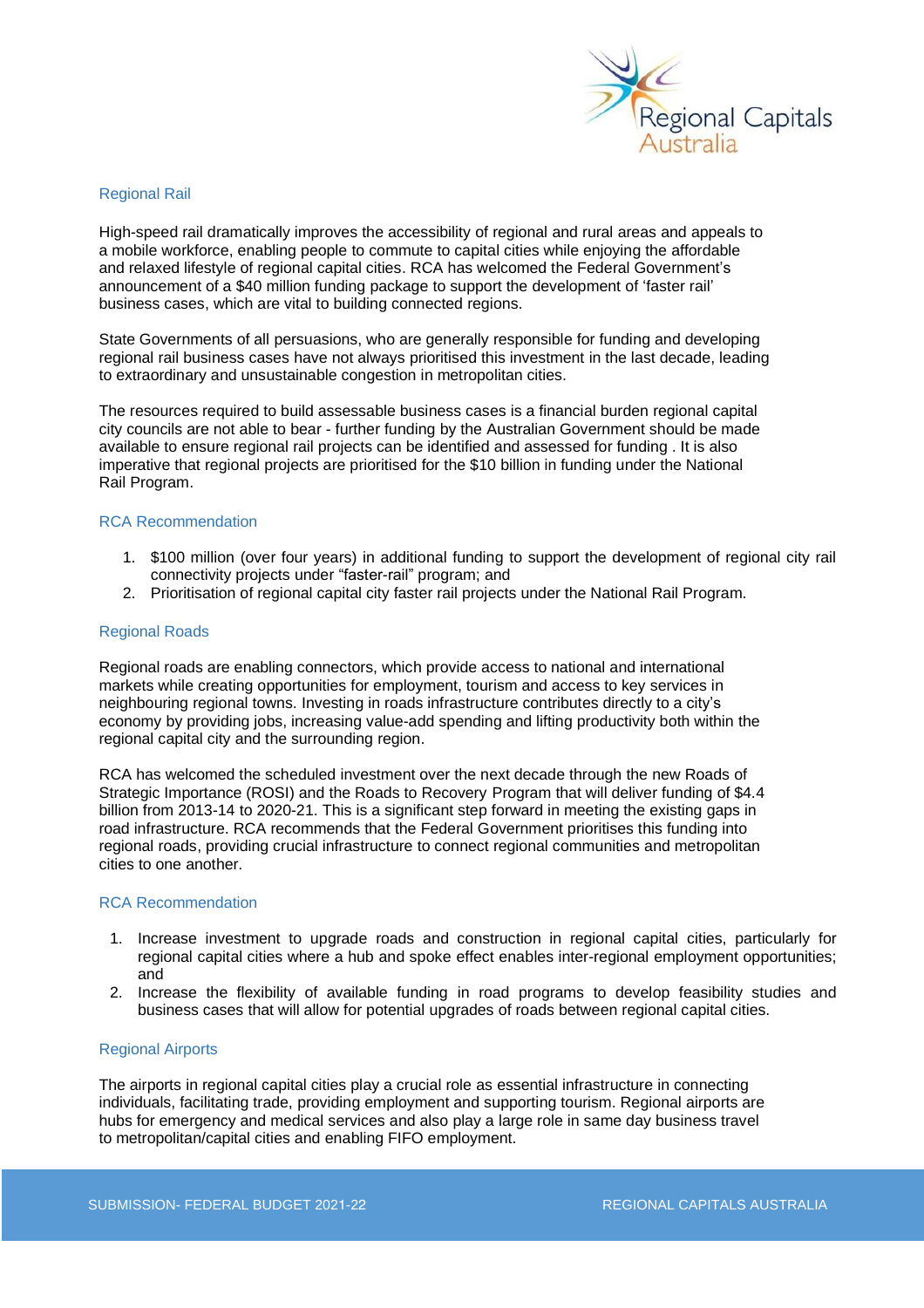

Airfreight is also an emerging opportunity for regional economies where the existence of regions premium goods are in demand from growing world markets. Across Australia in 2016-17, airfreight trade was worth \$130 billion, or 21% of total trade<sup>2</sup> . As capital city airports continue to face the demands of population growth, unlocking the potential of regional airports to increase airfreight capacity and share in the airfreight trade presents a win-win for the Australian economy.

However, the cost of urgent upgrades in regional capital city airports, which suffer from World War II infrastructure as well as the increasing burden of ongoing security upgrades which are onerous. Nearly 40% of regional airports expect persistent budget deficits over the next 10 years.

#### RCA Recommendation

- 1. Provide recurrent funding for the newly established regional airport fund to ensure that regional airports can be upgraded and maintained and guarantee the sustainability of the regional aviation network; and
- 2. Providing increased flexibility for programs like the Building Better Regions Fund to include funding for feasibility studies and business case development to allow regional airports to diversify their operations offering.

#### Mobile Black Spots

Mobile coverage is of significant concern to regional capital cities. The knowledge economy, which regional capitals can contribute to greatly, is based on mobile connectivity. The 2015 Infrastructure Australia Audit has projected that *"demand for telecommunications infrastructure*  will continue growing faster than GDP growth". This growth is largely due to business and consumer demand for services that increasingly depend on high volumes of data. This includes agriculture, tourism and financial services – industries that drive regional economies. Mobile access also facilitates community safety and access to social infrastructure such as medical services, social connectedness and liveability factors around wellbeing.

RCA welcomed the commitment of an additional \$160 million for rounds 5 and 6 of the Mobile Black Spot Program for regional and remote communities across Australia. Regional capital cities should be clearly prioritised for further funding to ensure they are not left behind in economic connectivity and competitiveness.

### RCA Recommendation

- 1. Invest an additional \$500 million over three years to enable the prioritisation of regional capital cities in the roll out of the Mobile Black Spot Program; and
- 2. Set aside funding for monitoring and evaluation post program rollout and a contingency of funding to undertake additional work as required.

## **Productive Regional Capital Cities**

Regional capital cities are the hubs through which the majority of Australia's agribusiness and resources exports move. They are also employment centres for wider regional areas, where demand for service sectors is growing. Collectively, Australia's regions account for around 40% of total national economic output and most importantly, have a stabilising effect on Australia's economy.<sup>3</sup>

<sup>2</sup> Commonwealth of Australia, Inquiry into National Freight and Supply Chain Priorities, Supporting paper No. 1, Air freight, March 2018[, https://infrastructure.gov.au/transport/freight/freight-supply](https://infrastructure.gov.au/transport/freight/freight-supply-chain-priorities/supporting-papers/files/Supporting_Paper_No1_Air_freight.pdf)[chain-priorities/supporting-papers/files/Supporting\\_Paper\\_No1\\_Air\\_freight.pdf](https://infrastructure.gov.au/transport/freight/freight-supply-chain-priorities/supporting-papers/files/Supporting_Paper_No1_Air_freight.pdf)

<sup>3</sup> Regional Australia Institute, 'The Economic contribution of regions to Australia's prosperity'[, http://www.regionalaustralia.org.au/wp](http://www.regionalaustralia.org.au/wp-content/uploads/Talking-Point-The-economic-contribution-of-regions-to-Australia)[content/uploads/Talking-Point-The-economic-contribution-of-regions-to-Australia's-prosperity\\_to-send.pdf](http://www.regionalaustralia.org.au/wp-content/uploads/Talking-Point-The-economic-contribution-of-regions-to-Australia)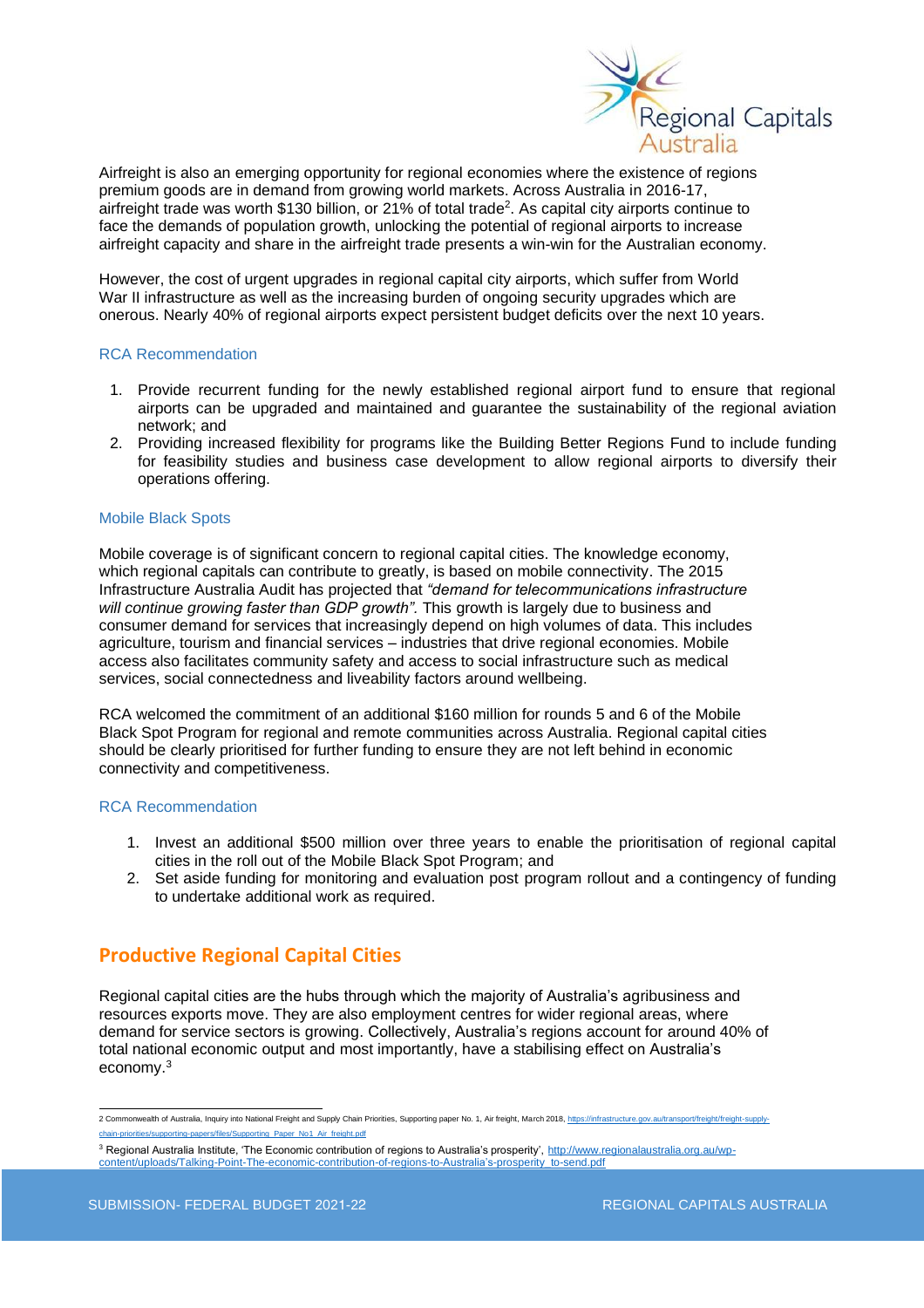

Regional capital cities will continue to be key to Australia's global competitiveness, but more must be done to ensure they are able to adapt successfully to local structural economic change and emerging market trends. To remain competitive at a local and global level, regional capital cities need to capitalise on their core strengths while ensuring there is adequate diversification of industry and labour force to guard against industry-specific downturns and economy-wide shocks if they are to have an effective service based labour force that can support primary and secondary industries.

Achieving the diversification of industry, building the labour force and encouraging greater economic productivity can be more rapidly undertaken by funding the decentralisation of public services initiatives and providing incentives for businesses to shift to regional capital cities.

#### **Decentralisation**

The rise of connectivity technology and the changing drivers of Australia's economy towards knowledge roles presents numerous opportunities. The decentralisation of government departments and the private sector also presents a unique opportunity to build on the economic capability of Australia's regional capital cities through economic diversification. There are numerous benefits of decentralisation for employees and employers including cost-saving, workplace flexibility, greater workforce participation, increased business resilience and reduced costs.

RCA notes that there is a growing trend of Australian employees using technology to work remotely and recommends that a program of teleworking is supported by Government. The results from the Characteristics of the Employment Survey conducted by the Australian Bureau of Statistics (ABS) in 2015 indicated that of the 11.6 million people employed in Australia, 3.5 million were teleworkers, which has been steadily increasing over time. Previous efforts at government decentralisation have proven to be successful.<sup>4</sup> (see our submission http://regionalcapitalsaustralia.org/wp-content/uploads/2017/09/Decentralisation-Reg-Development-Submission-FINAL-1.pdf).

#### RCA Recommendation

- 1. Funding is allocated for an accelerated decentralisation program to enable the Australian Public Service to relocate staff to regional capital cities; and
- 2. Provide a teleworking budget for Commonwealth employees and set yearly targets for each Commonwealth department, corporate entity and statutory authority to offer teleworking opportunities for a percentage of its staff.

#### Business Incentives for regional investment

Building regional capital cities requires the creation of liveable and affordable urban forms as well as a partnership with private investors and businesses that are committed to decentralise their operations. This commitment can be fast-tracked through Federal Government investment and incentivising business opportunities in regional capital cities. The decision in 2015-16 by the Federal Government to cut the business tax rate for smaller businesses was a step forward. Further tax breaks specifically available for regional businesses should be offered to further incentivise business operation in the regions. RCA also recommends that funding for the Federal

<sup>4</sup> House of Representatives Select Committee on Regional Development and Decentralisation, '*Regions at the ready; investing in Australia's future*'

[https://parlinfo.aph.gov.au/parlInfo/download/committees/reportrep/024136/toc\\_pdf/RegionsattheReadyInvestinginAustralia'sFuture.pdf;fileT](https://parlinfo.aph.gov.au/parlInfo/download/committees/reportrep/024136/toc_pdf/RegionsattheReadyInvestinginAustralia) [ype=application/pdf](https://parlinfo.aph.gov.au/parlInfo/download/committees/reportrep/024136/toc_pdf/RegionsattheReadyInvestinginAustralia) pg.xxvii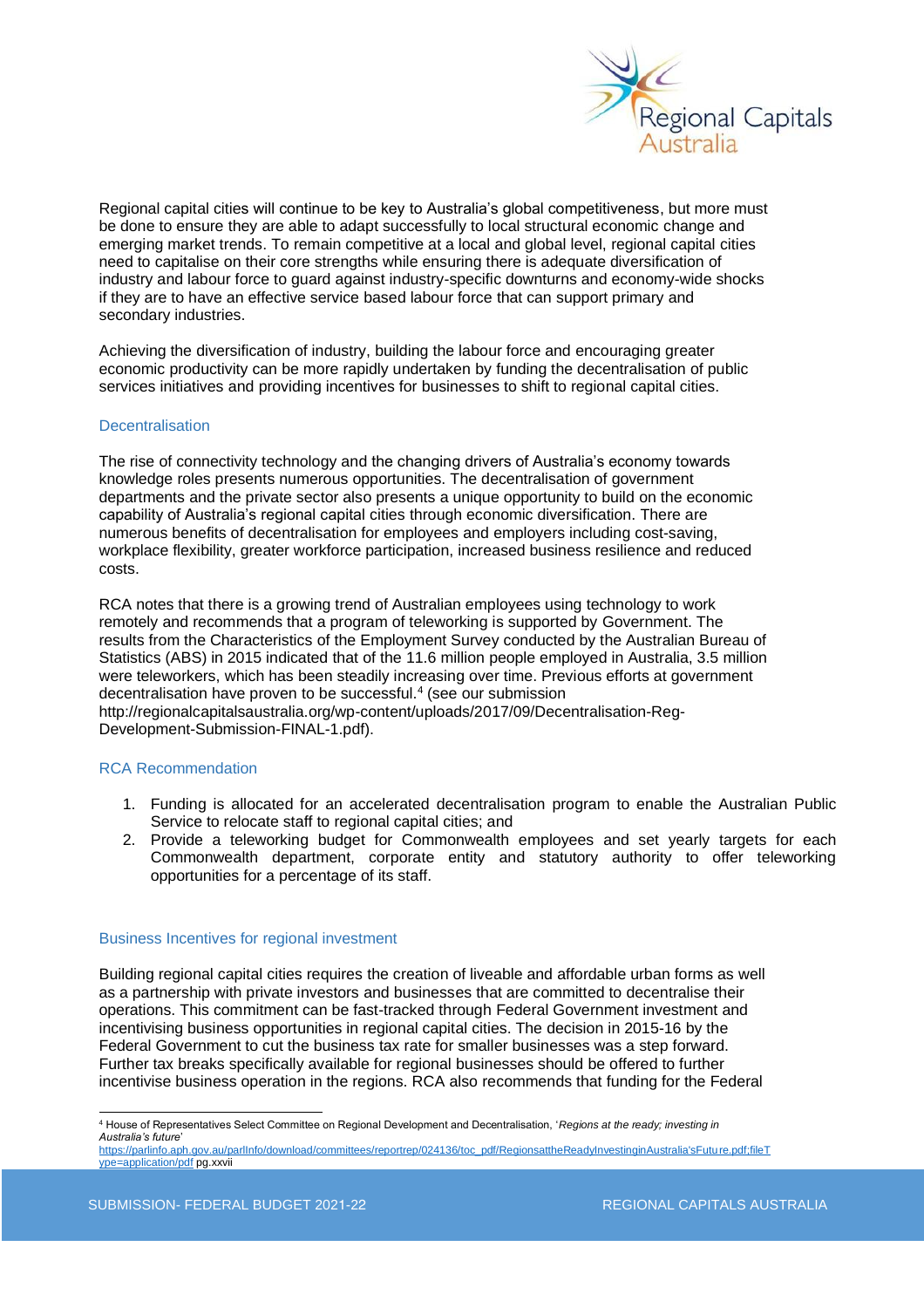

Government Industry Innovation and Competitiveness Agenda and the investment of \$188.5 million for Industry Growth Centres is prioritised for regional capital cities.

#### RCA Recommendations

- 1. Industry Innovation and Competitiveness Agenda Industry Growth Centres funding is prioritised for regional capital cities; and
- 2. Implementing tax incentives for businesses that re/establish operations in regional capital cities.

## **Liveable Regional Capital Cities**

Regional capital cities are seen as a desirable 'liveable alternative' rating highly for liveability; offering great lifestyle, short travel times, affordable housing and clean air. The liveability of regional capital cities offers an alternative for people and businesses seeking to escape congested metropolitan cities – people making the switch are often of a highly educated mobile workforce, bringing a diverse range of skills and innovative business models with them to the regional capital cities.

To continue to build on the liveability of regional capital cities, greater investment is required in social amenity to ensure that our member cities can not only attract a mobile workforce but also retain these workers and their families.

#### Tertiary Education

University study and research generates more highly skilled students who are better prepared to be creative and entrepreneurial to meet future job challenges. Whilst regional Australia accounts for almost 40% of the population, young people aged 15-24 years from rural and regional Australia are almost half as likely to be attending university as young people in metropolitan areas and less likely to have completed a Bachelor degree. Many more leave regional communities to undertake further education causing a significant 'brain-drain'.

Thriving regional universities are essential to help ameliorate this discrepancy. Regional universities help to train, attract and retain skilled workers required for a successful and diversified economy. Historically, students who study in regional areas are likely to remain in the regions, contributing socially and economically to their communities. They also overwhelmingly apply to courses in the fields most in demand in their areas, particularly nursing, education, agriculture and environmental courses.<sup>5</sup> Evidence to this fact has been identified by the Regional University Network, which found that 7 out of 10 graduates from regional universities have found employment in regional Australia, compared to 2 out of 10 graduates who work in the regions when they study in metropolitan areas. $6$ 

RCA welcomed the \$134.8 million investment in November 2018 for access to regional higher education provision and scholarships and also the formation of a Regional Education Expert Advisory Group as a strong commitment exploring the needs of regional students. RCA notes that other initiatives, such as the inclusion of universities in place-based initiatives including City and Regional Deals, and the restoration of the demand-driven student system for studying at university are also needed to address the inequities caused by geographic isolation and disadvantage. Ensuring that tertiary study, including both higher education and vocational education and training opportunities exist in regional capital cities will work to address the gap in educational attainment between metropolitan areas and the regions.

<sup>5</sup> Australian Government, Department of Education, *Undergraduate Applications, offers and acceptances 2014*

<sup>6</sup> Jobs and Productivity Effects of the Regional Universities Network, 2018, Nous Pty Ltd http://www.run.edu.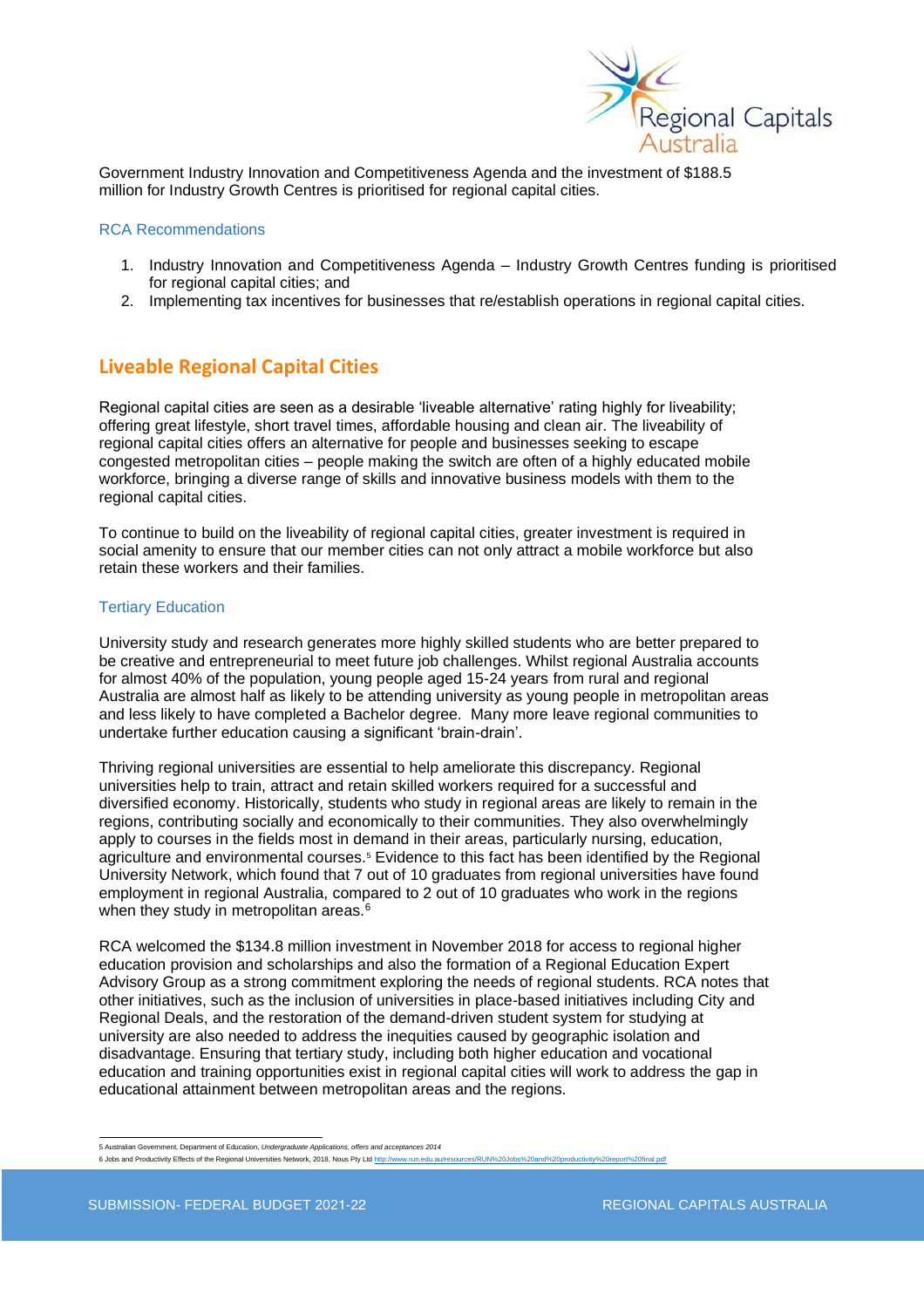

### RCA Recommendations

- 1. Restore the demand-driven student system for university places;
- 2. Provide ongoing funding for the Regional University Centres;
- 3. Provide more scholarship opportunities for regional students who study at regional campuses in order to cover the costs of education, accommodation and living expenses; and
- 4. Establish a fund that will allow the recommendations of the Regional Higher Education Expert Advisory committee to be delivered.

#### Generating Greater Social Amenity

At the core of liveable regional capital cities are assets and services that build the social capacity of communities including arts centres, community sporting facilities, accessible foreshores or connected and activated Central Business Districts. High amenity regional capital cities provide the sorts of amenity that people living in metropolitan cities are accustomed to having in order to enhance their lives, while also making smaller rural towns more liveable. The amenities of regional capital cities are frequently accessed by local residents, as well as those in surrounding towns and rural areas.

Investment in social infrastructure increases amenities and attracts investment from companies and individuals, delivering regional development through a range of benefits from community maintenance to economic growth. There is a clear case for this investment, the Regional Australia Institute (RAI) estimates that for every 100,000 Australians who choose to live in regional capital cities rather than the big five metropolitan cities, that an additional \$50 billion will be released into the economy over 30 years in reduced congestion costs alone.

Existing funding such as the Building Better Regions Fund and the Regional Growth Fund do not sufficiently match need, nor do they provide certainty through long-term fund allocations. Both funding streams should be expanded in terms of funds available and extended to provide greater long-term security.

#### RCA Recommendation

- 1. \$2 Billion combined Building Better Regions and Regional Growth Fund (over 4 years) that will meet the various productive and liveability needs of regional Australia. This funding should:
	- I. Have flexible guidelines that target regional economic and population growth;
	- II. Support the development of business cases;
	- III. Serve as a funding mechanism for projects identified as part of any Regional Deals; and
	- IV. Like the current Regional Growth Fund and Building Better Regions Fund be able to fund small projects up to \$10 million and large projects of over \$20 million.

## **Regional and City Deals**

In total, regional capital cities generate \$225 billion per annum, or more than 15 per cent of national economic activity.<sup>7</sup> With the appropriate levels of investment and commitment by the three tiers of government via Regional and City Deals, there will be scope to expand upon economic output while having a long term positive effect for Australia across a number of

7 Submission by RCA, House of Representatives Standing Committee on Infrastructure, Transport and Cities Inquiry into: The Australian Government's role in the development of cities July 2017. http://regionalcapitals. ies-paper-working-FINAL-04-August.pdf pg. 3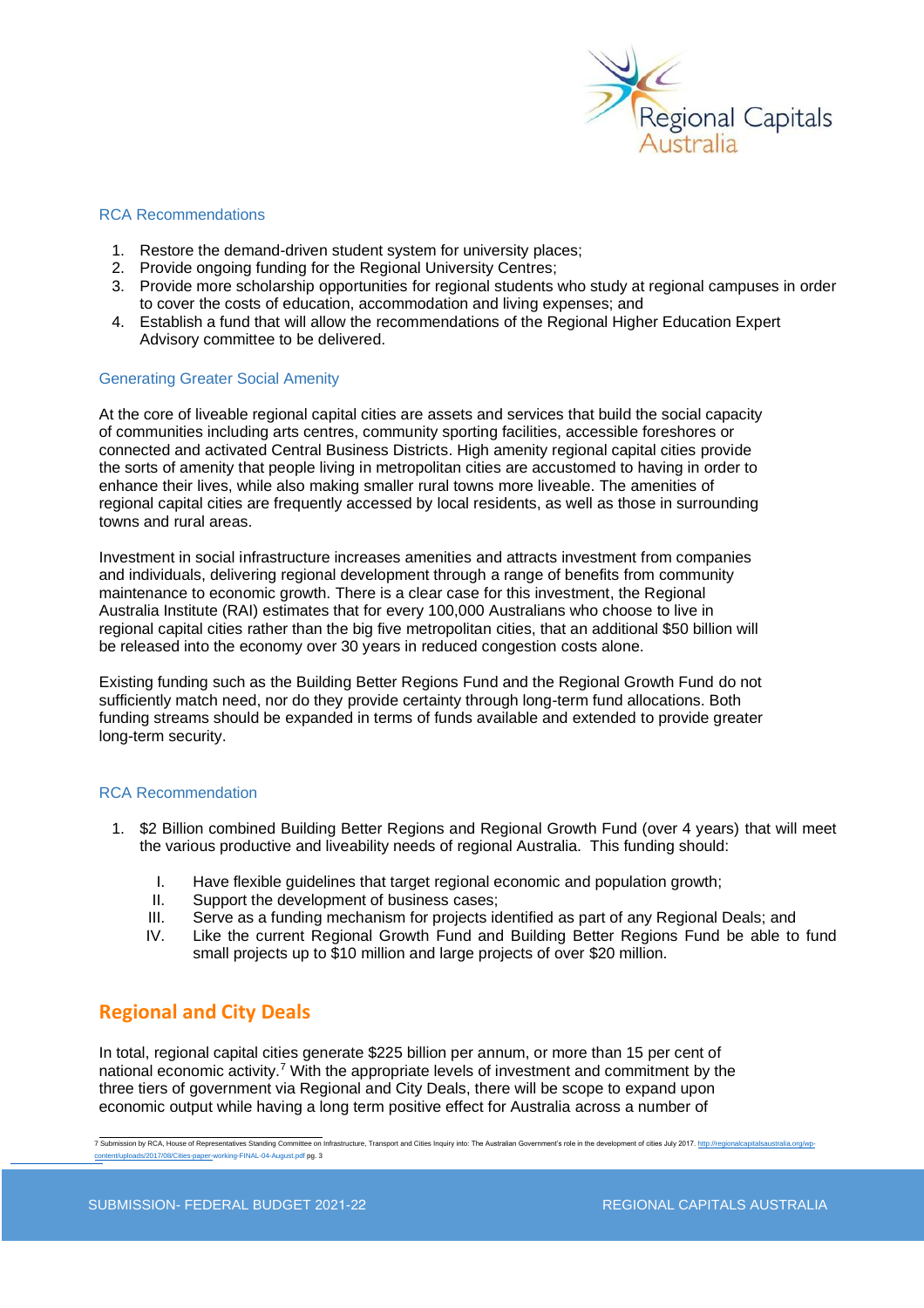

indicators.

Regional and City Deals represent an opportunity for genuine partnership between the three levels of government, the private sector and the community to work towards a shared vision for productive, connected and liveable cities. By aligning planning, investment and the governance required to accelerate growth and job creation, stimulate urban renewal and drive economic reforms, Regional and City Deals stimulate prosperity and increase the liveability of regional capital cities.

Regional and City Deals are a new paradigm and investment model that has a proven track record of achieving getting regional stakeholders around the table to meet the challenges of and too growth as well as contributing to improvements for metropolitan cities.

As the nation's productivity continues to decline, the development of a network of socially and economically thriving regional capital cities should be the objective of all levels of government. Regional and City Deals should be seen as a mechanism to achieving this outcome.

### RCA Recommendation

- 1. Assign appropriate funding for the Department of Regional Development, Infrastructure and Cities to design a process to allow for the next round of Regional and Regional City Deals; and
- 2. Use the \$2 Billion Building Better Regions / Regional Growth Fund as a source of funding for the federal component of any Regional / Regional City Deals.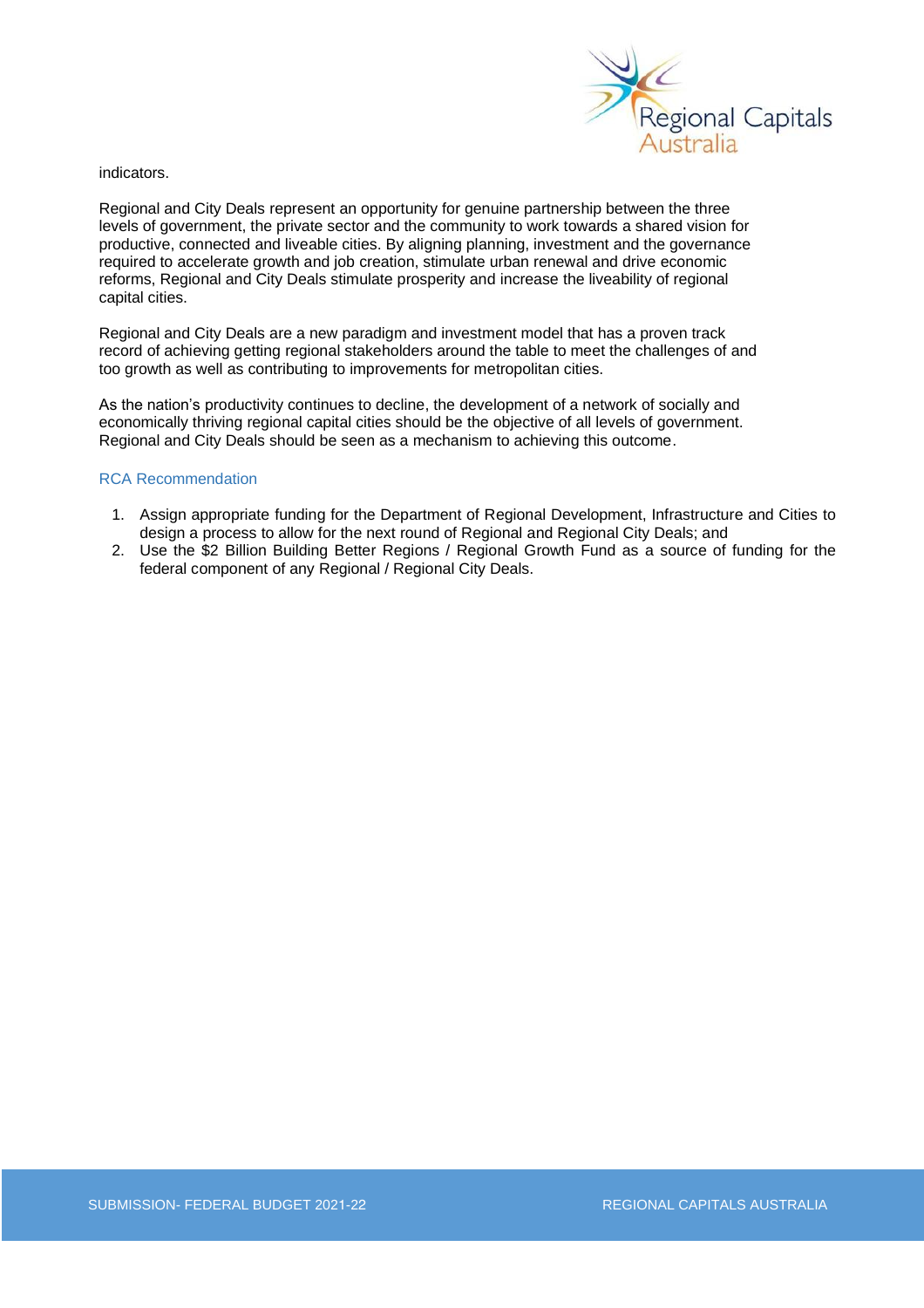



| <b>Regional and</b><br><b>City Deals</b> | 1              | Assign appropriate funding for the Department of Regional Development, Infrastructure and Cities to design a process to allow<br>for the next round of Regional and Regional City Deals.                                          |
|------------------------------------------|----------------|-----------------------------------------------------------------------------------------------------------------------------------------------------------------------------------------------------------------------------------|
|                                          | 2              | Use the \$2 Billion Building Better Regions / Regional Growth Fund as a source of funding for the federal component of any<br>Regional / Regional City Deals.                                                                     |
| <b>National</b><br><b>Broadband</b>      | 3              | Prioritise regional capital cities for additional funding as the roll-out of the National Broadband Network continues.                                                                                                            |
| Network (NBN):                           | 4              | Prioritise the investment of Full Fibre to the Premise in regional capital cities.                                                                                                                                                |
|                                          | 5              | Undertake an annual review of quality of broadband service across Regional Capital Cities to establish connectivity gaps.                                                                                                         |
| Rail<br><b>Connectivity</b>              | 6              | \$100 million (over four years) in additional funding to support the development of regional city rail connectivity projects under<br>"faster-rail" program.                                                                      |
|                                          | $\overline{7}$ | Prioritisation of regional capital city faster rail projects under the National Rail Program.                                                                                                                                     |
| <b>Access by</b><br><b>Roads</b>         | 8              | Increase investment to upgrade roads and construction in regional capital cities, particularly for regional capital cities where a<br>hub and spoke effect enables inter-regional city employment opportunities.                  |
|                                          | 9              | Increase the flexibility of available funding in road programs to develop feasibility studies and business cases that will allow for<br>potential upgrades of roads between regional capital cities.                              |
| Regional<br><b>Airports</b>              | 10             | Provide recurrent funding for the newly established regional airport fund to ensure that regional airports can be upgraded and<br>maintained and guarantee the sustainability of the regional aviation network.                   |
|                                          | 11             | Providing increased flexibility for programs like the Building Better Regions Fund to include funding for feasibility studies and<br>business case development to allow regional airports to diversify their operations offering. |
| <b>Mobile Black</b><br><b>Spots</b>      | 12             | Invest an additional \$500 million over three years to enable prioritisation of regional capital cities in the roll out of the Mobile<br>Black Spot Program.                                                                      |
|                                          | 13             | Set aside funding for monitoring and evaluation post programme roll-out and a contingency of funding to undertake additional<br>work as required.                                                                                 |